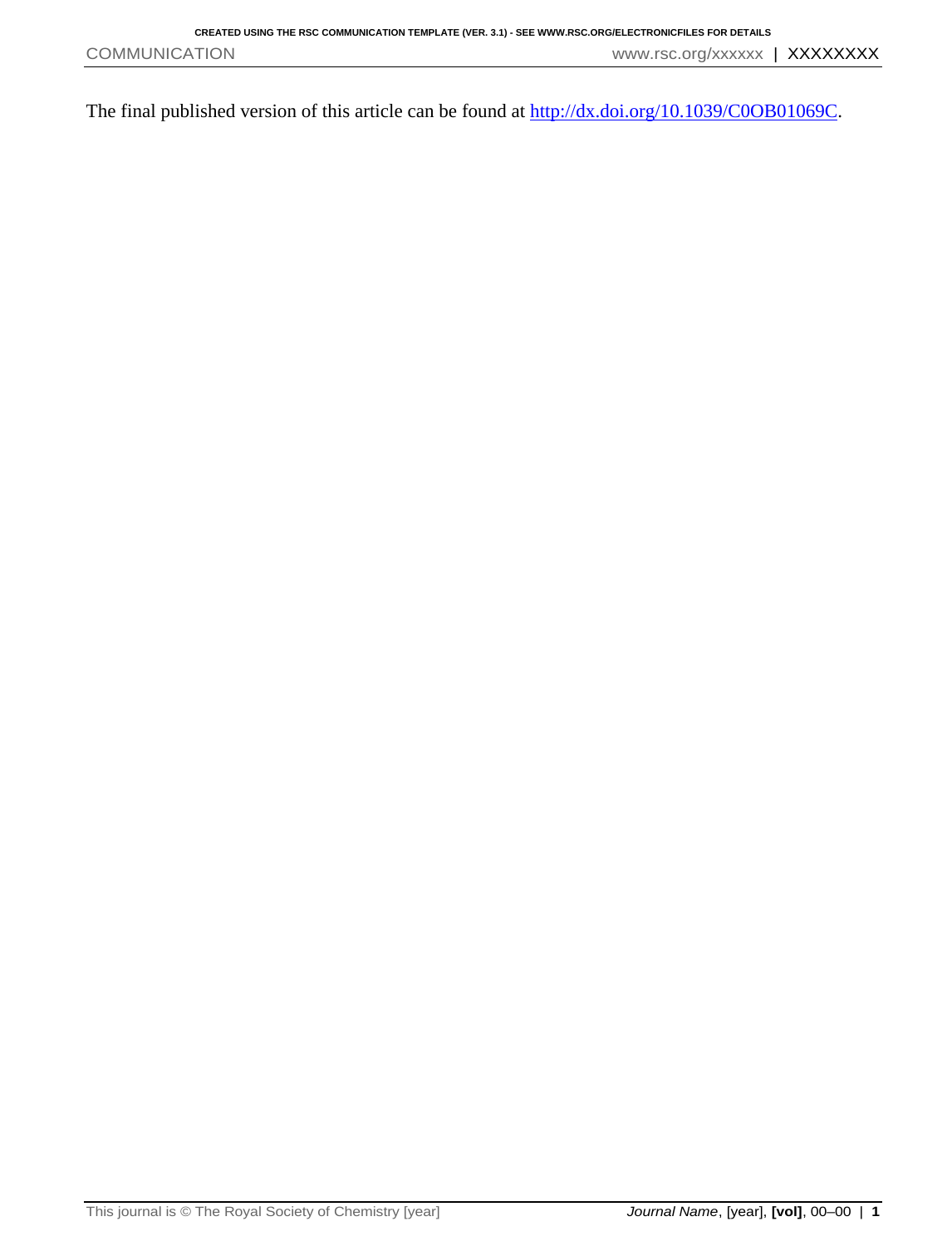## **Borate Esters as Convenient Reagents for Direct Amidation of Carboxylic Acids and Transamidation of Primary Amides**

**Pavel Starkov***<sup>a</sup>* **and Tom D. Sheppard***\*a*

*Received (in XXX, XXX) Xth XXXXXXXXX 200X, Accepted Xth XXXXXXXXX 200X* <sup>5</sup> *First published on the web Xth XXXXXXXXX 200X* **DOI: 10.1039/b000000x**

**Simple borates serve as effective promoters for amide bond formation with a variety of carboxylic acids and amines. With trimethyl or tris(2,2,2-trifluoroethyl) borate, amides are obtained** <sup>10</sup> **in good to excellent yield and high purity after a simple work-up**

**procedure. Tris(2,2,2-trifluoroethyl) borate can also be used for the straightforward conversion of primary amides to secondary amides via transamidation.**

- <sup>15</sup> The amide linkage<sup>1</sup> is prevalent in nature<sup>2</sup> and is extensively used in synthetic chemistry. $3$  A vast number of approaches for amide bond formation exist, $3\frac{1}{7}$  many of which are problematic with regard to cost and atom-efficiency, $8$  as well as recyclability and functional group tolerance.<sup>9</sup> Recently, boric
- <sup>20</sup> acid and arylboronic acids were shown to be able to mediate direct amide coupling of carboxylic acids and amines.<sup>10</sup> Although they can be used in catalytic amounts (1–20 mol%), effective removal of water is essential, either by heating under azeotropic reflux in high-boiling point solvents (e.g., PhMe,
- 25 xylene),  $10b-f$  or by conducting the reaction at lower temperatures (rt–50 °C), in the presence of molecular sieves. However, high dilution conditions and prolonged reaction times (24-48 h) are necessary in this latter case.<sup>10g</sup> The use of stoichiometric boron reagents for amidation has also been
- 30 reported (e.g.  $BF_3 \cdot OEt_2$ ,<sup>11a</sup> catecholborane,<sup>11b</sup>  $BH_3 \cdot NMe_3$ <sup>12a</sup> and  $BH_3 \cdot THF^{12b}$ , but such reagents require strictly anhydrous reaction conditions and, in some cases, an excess of either the carboxylic acid or amine in order to obtain a good conversion.<sup>12</sup> Herein, we demonstrate the application of
- <sup>35</sup> simple borate esters to direct carboxamidation under convenient reaction conditions. Additionally, we show that tris(2,2,2,-trifluoroethyl) borate can be used to activate amides towards transamidation.<sup>13</sup> These reactions show good functional group tolerance and do not require anhydrous <sup>40</sup> reaction conditions.



**Scheme 1** Borate-mediated direct amidation

- <sup>45</sup> During the course of our work on the development of new boron reagents for organic synthesis, $14$  we examined a range of compounds as mediators for amidation reactions, and observed that  $B(OMe)<sub>3</sub><sup>15</sup>$  can act as an effective reagent for direct carboxamidation. Activation of the carboxylic acid <sup>50</sup> presumably occurs via *in situ* generation of a three or four-
- coordinate boron species (Scheme 1).<sup>10h</sup> Through subsequent

reaction optimization under microwave conditions (Table 1), we identified the best solvent: acetonitrile (entries 2–8); as well as the most effective reagent: tris(2,2,2-trifluoroethyl) <sup>55</sup> borate (entry 15). The background conversion to amide in the absence of any reagent was very low (entry  $1$ ).<sup>10a</sup> The reaction was much more effective in polar aprotic solvents (entries 5, 6, 8) than when conducted neat (entry  $7$ ),<sup>15</sup> even though a smaller quantity of reagent was employed. The presence of <sup>60</sup> ROH compounds, including the by-products of the reaction (water, MeOH, etc), significantly reduces the conversion (entries 9–11), presumably *via* inhibition of the reagent.

**Table 1** Optimization of Borate-Promoted Direct Carboxamidation under Microwave Conditions*<sup>a</sup>*

| 65 | Ph.                                                                            | $H_2N$<br>OН<br>1 equiv<br>1 equiv  | 1 equiv reagent<br>Ph<br>150 W microwave<br>100 °C, 10 min | Ph<br>Ph            |  |  |  |
|----|--------------------------------------------------------------------------------|-------------------------------------|------------------------------------------------------------|---------------------|--|--|--|
|    | Entry                                                                          | Reagent                             | Solvent                                                    | Conversion $(\%)^b$ |  |  |  |
|    | 1                                                                              | none                                | MeCN                                                       | $\overline{c}$      |  |  |  |
|    | $\mathbf{2}$                                                                   | B(OME)                              | MeOH                                                       | 0                   |  |  |  |
|    | 3                                                                              | $B(OME)_3$                          | <b>MTBE</b>                                                | 4                   |  |  |  |
|    | $\overline{4}$                                                                 | B(OME)                              | PhMe                                                       | 12                  |  |  |  |
|    | 5                                                                              | B(OME)                              | THF                                                        | 20                  |  |  |  |
|    | 6                                                                              | B(OME)                              | <b>DMSO</b>                                                | 27                  |  |  |  |
|    | 7                                                                              | B(OME)                              | B(OME) <sub>3</sub> <sup>c</sup>                           | 30                  |  |  |  |
|    | 8<br>B(OME)                                                                    |                                     | <b>MeCN</b>                                                | $35(35)^8$          |  |  |  |
|    | 9                                                                              | $B(OME)_3$                          | MeCN                                                       | 6 <sup>d</sup>      |  |  |  |
|    | 10                                                                             | B(OME) <sub>3</sub>                 | MeCN                                                       | 14 <sup>e</sup>     |  |  |  |
|    | 11                                                                             | B(OME)                              | MeCN                                                       | 19 <sup>f</sup>     |  |  |  |
|    | 12                                                                             | B(O'Pr)                             | MeCN                                                       | 9                   |  |  |  |
|    | 13                                                                             | B(OSiMe <sub>3</sub> ) <sub>3</sub> | MeCN                                                       | 9                   |  |  |  |
|    | 14                                                                             | $Si(OME)_4$                         | MeCN                                                       | 22                  |  |  |  |
|    | 15                                                                             | $B(OCH_2CF_3)_3$                    | <b>MeCN</b>                                                | 63 $(63)^{8}$       |  |  |  |
|    | $1 - 1$<br>$\sim$<br>a and they<br>$$ $(1)$<br>$ - - - - - 4$<br>$\sim$ $\sim$ |                                     |                                                            |                     |  |  |  |

*<sup>a</sup>Reaction conditions:* acid (1 equiv), amine (1 equiv), reagent (1 equiv), solvent (0.5 M), MW (150 W),  $100^{\circ}$ C, 10 min.  $^{b}$ Determined by crude <sup>1</sup>H <sup>70</sup> NMR (DMSO-*d*<sub>6</sub>). <sup>*c*</sup><sub>18</sub> equiv B(OMe)<sub>3</sub>. <sup>*d*</sup>with MeOH (1 equiv). *<sup><i>c*</sup>with B(OH)<sub>3</sub></sub> (1 equiv). *<sup>f</sup>*with H<sub>2</sub>O (1 equiv). *<sup><i>s*</sup> Solated yields in parenthases.

A brief study indicated that thermal conditions were more effective than microwave heating, so we then compared the 75 reactivity of  $B(OMe)_3$  and  $B(OCH_2CF_3)_3$  with a range of acids/amines in acetonitrile at 80 ºC. The reactions were conducted in the absence of any additional dehydrating agents or water removal apparatus (Table 2), and good to excellent conversions were obtained in all cases. Although thermally <sup>80</sup> promoted carboxamidation was observed,<sup>10a</sup> it remained at background levels. In the case of unreactive systems such as pivalic and benzoic acids, yields improved significantly on raising the temperature to 100 ºC (entries 5 and 6).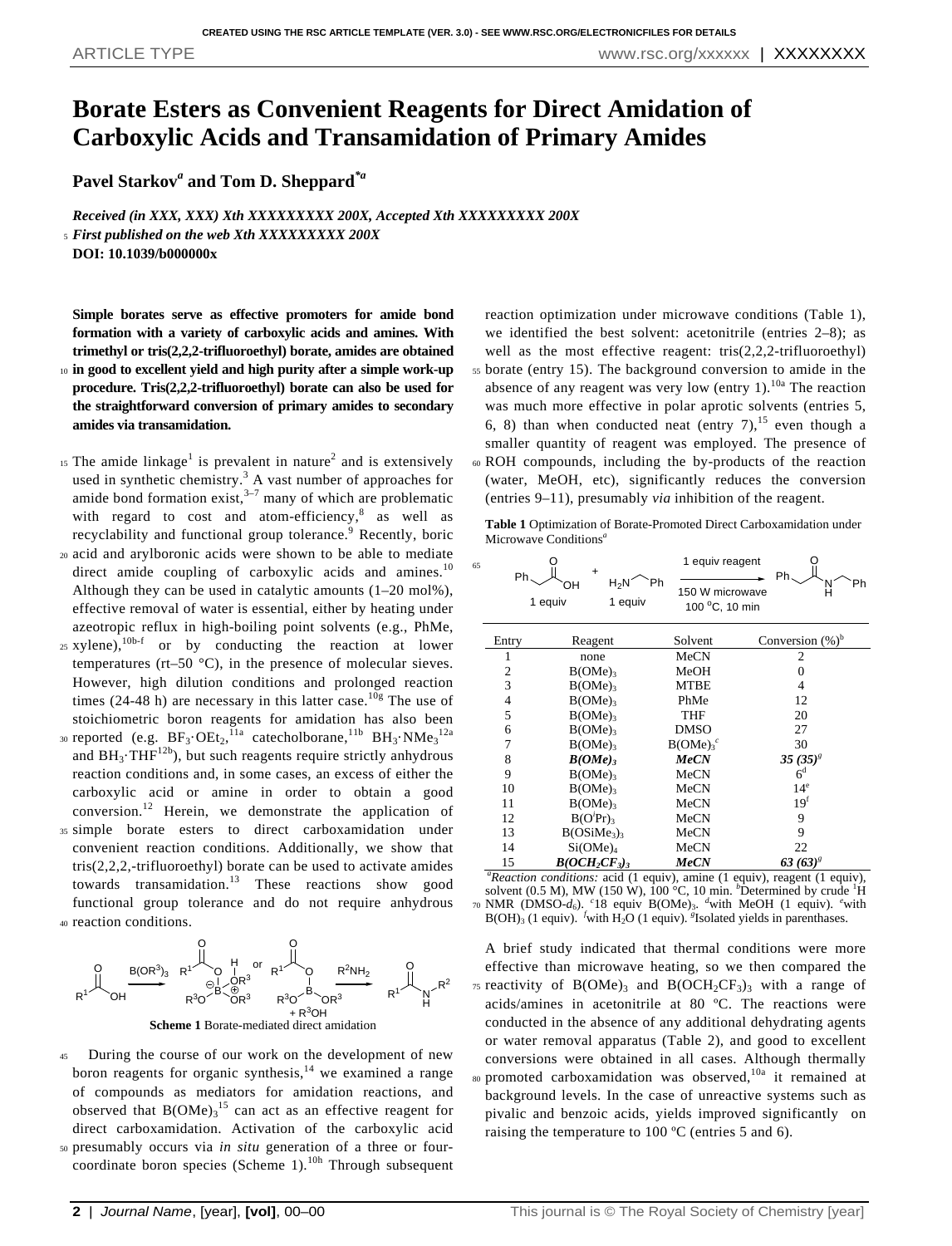| Entry           | Product                                                         | Isolated yield (%)<br>$B(OCH2CF3)3a$<br>B(OMe) <sub>3</sub> <sup>a</sup><br>Thermal <sup>b</sup> |                         |                  |
|-----------------|-----------------------------------------------------------------|--------------------------------------------------------------------------------------------------|-------------------------|------------------|
|                 | O                                                               |                                                                                                  |                         |                  |
| $\,1$           | Ph.<br>Ph<br>N<br>H                                             | 91 $(74)^c$                                                                                      | 92 $(66)^c$             | $18\,$           |
| $\overline{c}$  | ဝူ<br>Ph<br>N<br>з                                              | 70                                                                                               | 73                      | $\leq$ 1         |
| 3               | Ph<br>N<br>H                                                    | 70                                                                                               | 51                      | $\overline{7}$   |
| $\overline{4}$  | N<br>H<br>3                                                     | 76                                                                                               | 44                      | 5                |
| 5               | Ph<br>N<br>H                                                    | $14 (50)^{d}$                                                                                    | $\overline{\mathbf{c}}$ | $\boldsymbol{0}$ |
| 6               | O<br>Ph<br>Phi<br>N                                             | $27 (71)^{d}$                                                                                    | 12                      | <1               |
| 7               | Ph.<br>N<br>ÒН                                                  | 92                                                                                               | 45                      | 9                |
| 8               | Ph<br>Ph<br>$\frac{N}{H}$                                       | 82                                                                                               | 51                      | 6                |
| 9               | C<br>$\frac{N}{H}$<br>3                                         | 66                                                                                               | 66                      | 6                |
| 10              | О<br>Ν                                                          | 61                                                                                               | 36                      | 3                |
| 11              | Ph<br>2<br>Н<br>3<br>ŃH                                         | $70\,$                                                                                           | quant                   | 9                |
| 12              | Ph<br>N<br>H                                                    | 71                                                                                               | $17\,$                  | 8                |
| 13              | $\mathcal{Q}^{\mathbf{O}}$<br>Ph<br>Ν<br>NO <sub>2</sub>        | 95                                                                                               | 11                      | 6                |
| 14              | O<br><b>JHPMP</b><br>$PMP = p-MeOC6H4$<br>$Ar = p - CF_3C_6H_4$ | 72                                                                                               | $\overline{4}$          | $\boldsymbol{0}$ |
| 15 <sup>e</sup> | Ph<br>Ph.<br>SO <sub>2</sub> Et                                 | 94                                                                                               | 60                      | 5                |
| 16              | O<br>BocHN<br>Ph<br>N                                           | $81^f$                                                                                           | 49 <sup>g</sup>         | $\tau$           |

*<sup>a</sup>Reaction conditions:* acid (1 equiv), amine (1 equiv), borate (2 equiv), 0.5 M MeCN, 80 ºC, 15 h. *<sup>b</sup>Reaction conditions:* acid (1 equiv), amine (1 equiv), 0.5 M MeCN, 80 ºC, 15 h. *<sup>c</sup>* 1 equiv of borate used. *<sup>d</sup>*Carried 5 out at 100 °C in a carousel tube. <sup>e</sup>From amine-HCl salt, with <sup>*i*</sup>Pr<sub>2</sub>NEt (1 equiv). <sup>*f*</sup>88% ee. <sup>*s*</sup>>99% ee. <sup>16</sup>

The amides were obtained in high purity after a simple aqueous work-up, and  $B(OCH_2CF_3)$ <sub>3</sub> proved to be the optimal reagent in nearly all cases. Both α- and β-substituted acids, as <sup>10</sup> well as α-substituted amines, gave higher yields with this more electron-deficient reagent (entries 3–5, 8, 15-16).  $B(OCH<sub>2</sub>CF<sub>3</sub>)$ <sub>3</sub> was particularly effective for unsaturated carboxylic acids (entries 12–14), and the acylation of an aniline could also be successfully achieved (entry  $14$ ).<sup>17</sup>  $15$  However, it should be noted that  $B(OMe)$ <sub>3</sub> was effective for the formation of several amides (e.g. entries 1–2, 11), providing an extremely economical method for accessing these systems. In contrast to other boron reagents and catalysts, anhydrous reaction conditions (dry solvents, inert <sup>20</sup> atmosphere) are not required. The use of acetonitrile as solvent is also practically useful as it enables polar substrates to be coupled effectively (entries 7, 11, 15-16). Notably, highly polar amines such as ethanolamine (entry 7) and tryptamine (entry 11) can be acylated without protection. An <sup>25</sup> amine salt could be used directly in the coupling reactions in the presence of Hünig's base (entry 15), and a Boc-protected amino acid was coupled with only low levels of racemisation (entry 16). The acid-labile Boc group is not cleaved under the reaction conditions, despite the presence of the Lewis acidic <sup>30</sup> boron reagent. A range of other functional groups including alkenes, cyclopropanes, indoles, hydroxyl groups and esters were also well tolerated (entries 7, 9–11, 15).

**Table 3** Tris(2,2,2-trifluoroethyl) borate-promoted <sup>35</sup> transamidation.



Given the fact that these borate ester reagents had proved <sup>40</sup> highly effective for the activation of carboxylic acids, we were keen to expore their potential for activating other related systems. Although esters did not undergo amidation (Table 2, entry 15),<sup>7</sup> B(OCH<sub>2</sub>CF<sub>3</sub>)<sub>3</sub> was observed to activate primary amides (Table 3). This boron-mediated transamidation <sup>45</sup> reaction gave good yields of secondary amides, and shows